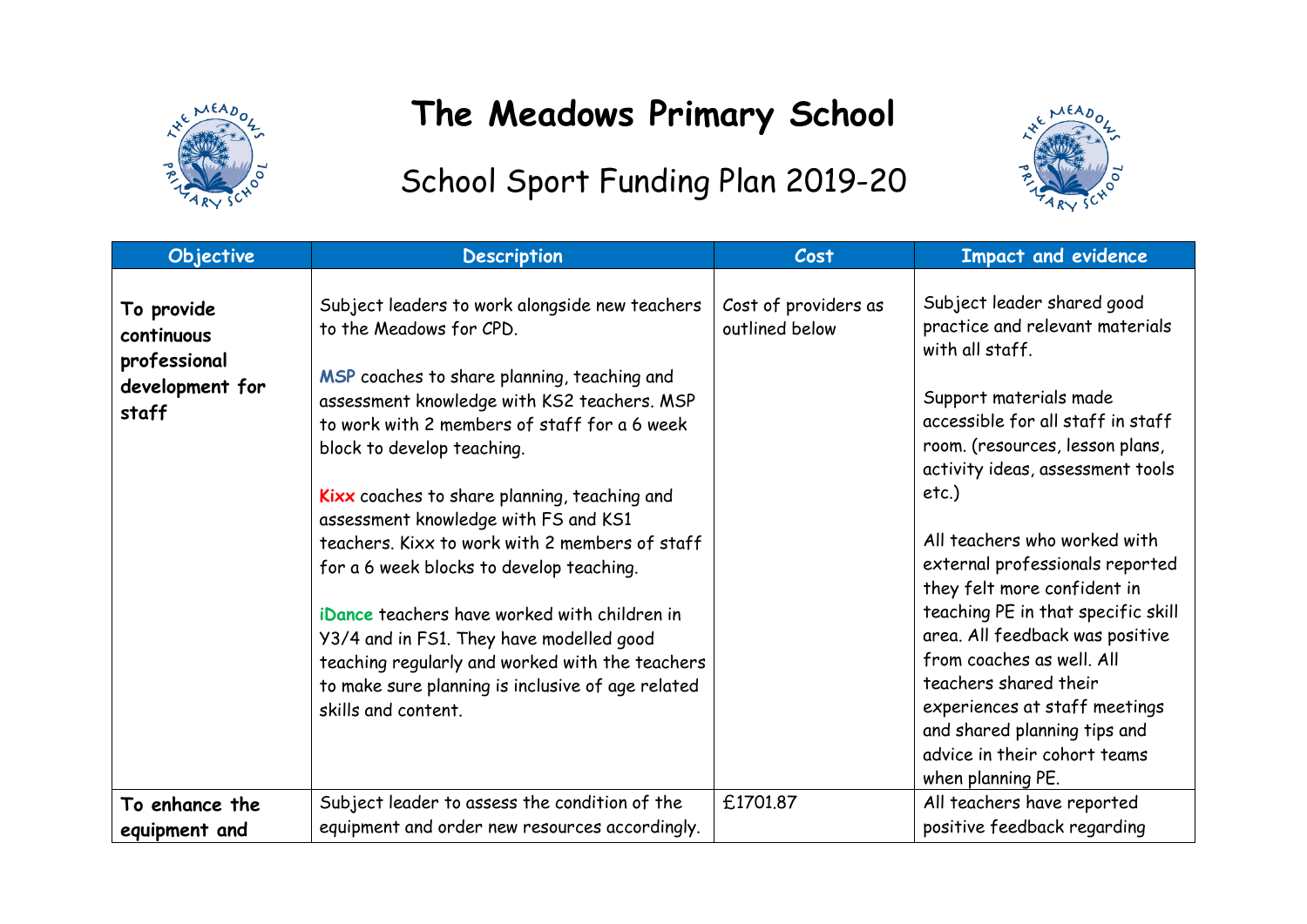| resources available<br>for high quality PE<br>lessons and school<br>sport | Football kits and bibs<br>Tennis balls<br>Hockey ball<br>$\bullet$<br>Sponge ball<br>Netball sets<br>Tennis posts<br>Hockey goals<br>Gym mats |                              | equipment. All NC strands have<br>been taught effectively with the<br>equipment the school has. All old<br>resources and equipment have<br>been replaced. |
|---------------------------------------------------------------------------|-----------------------------------------------------------------------------------------------------------------------------------------------|------------------------------|-----------------------------------------------------------------------------------------------------------------------------------------------------------|
| To increase                                                               | Inter-school Sport                                                                                                                            |                              | All participants reported                                                                                                                                 |
| participation in                                                          |                                                                                                                                               |                              | positive feedback about all                                                                                                                               |
| school sport                                                              | Transport to and from a range of sporting<br>events has made it possible for children to                                                      | £655.00<br>(Transport costs) | tournaments.                                                                                                                                              |
|                                                                           | participate in activities outside of their                                                                                                    |                              | Pupil questionnaires found                                                                                                                                |
|                                                                           | everyday experience, and to improve skills:                                                                                                   |                              | improved confidence in sport as                                                                                                                           |
|                                                                           |                                                                                                                                               |                              | a result of going to more                                                                                                                                 |
|                                                                           | Girls' football tournament                                                                                                                    |                              | tournaments (especially in girls).                                                                                                                        |
|                                                                           | Netball tournament                                                                                                                            |                              |                                                                                                                                                           |
|                                                                           | Indoor athletics tournament                                                                                                                   |                              | Pupil voice found that pupils in                                                                                                                          |
|                                                                           | Boys' football tournament                                                                                                                     |                              | KS2 were happy with the amount                                                                                                                            |
|                                                                           | Football - Dominos Cup                                                                                                                        |                              | of school sport The Meadows                                                                                                                               |
|                                                                           | LCFC EFL Cup<br>$\bullet$                                                                                                                     |                              | has offered this year.                                                                                                                                    |
|                                                                           | Inclusive sports day                                                                                                                          |                              |                                                                                                                                                           |
|                                                                           | Primary Cross Country competitions                                                                                                            |                              | All teachers have reported an                                                                                                                             |
|                                                                           | Intra-school Sport                                                                                                                            |                              | improved attitude in PE lessons                                                                                                                           |
|                                                                           |                                                                                                                                               |                              | from children participating in                                                                                                                            |
|                                                                           | Children in KS2 will continue to take part in 3                                                                                               |                              | school sport.                                                                                                                                             |
|                                                                           | intra school competitions over the year, when                                                                                                 |                              |                                                                                                                                                           |
|                                                                           | this is possible. Sports include rounders,                                                                                                    |                              |                                                                                                                                                           |
|                                                                           | hockey, la crosse and netball.                                                                                                                |                              |                                                                                                                                                           |
|                                                                           |                                                                                                                                               |                              |                                                                                                                                                           |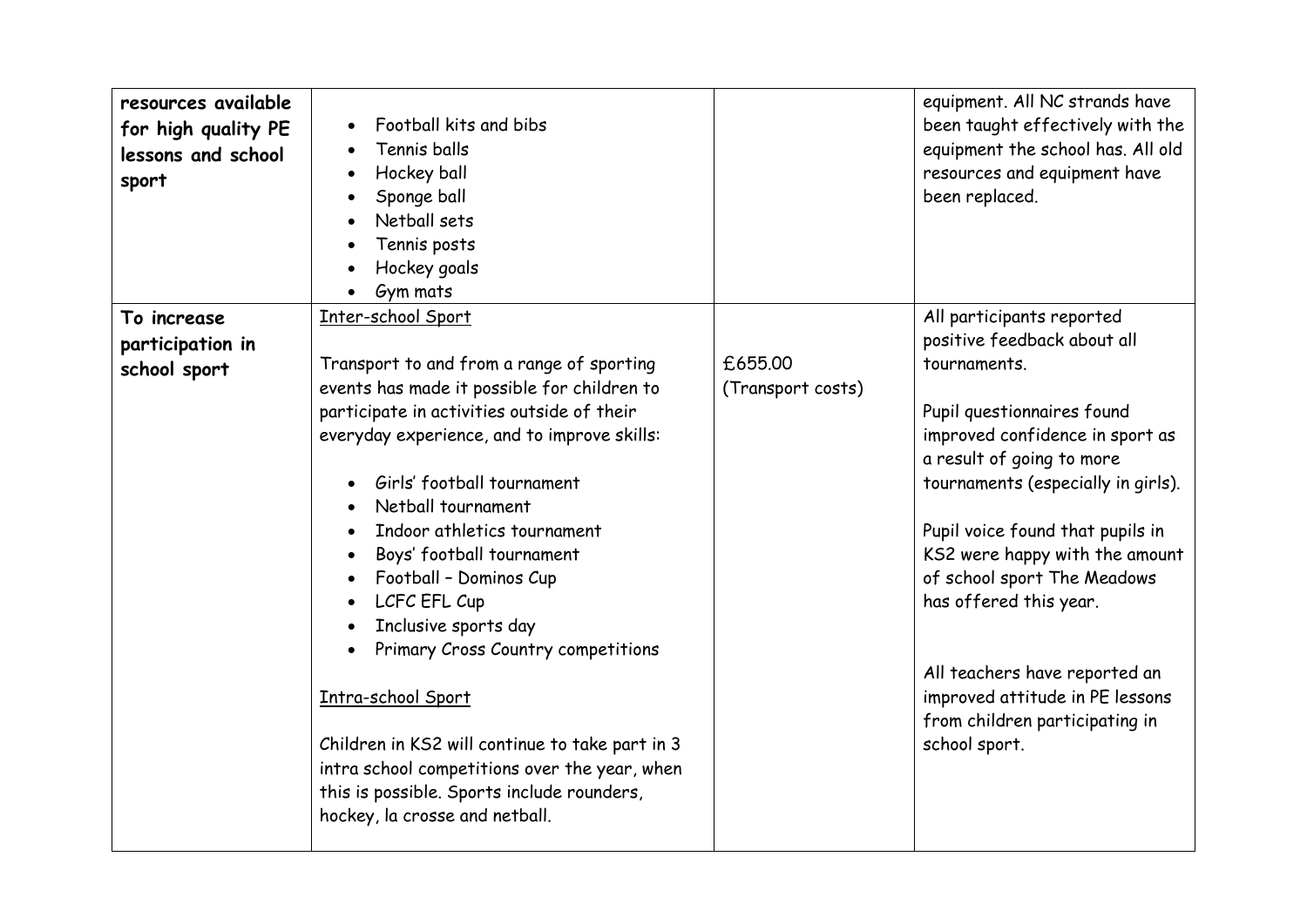| To increase the<br>number of children<br>accessing before<br>and after school<br>clubs | Increase the number of sports clubs running<br>over the 3 terms.<br>Sports/activities included:<br>√ Yoga<br>Football<br>Badminton<br>Gymnastics<br>Kayaking<br>Hockey<br>Rounders<br>Cricket<br>Fencing<br>Synergy Multi-Sports club<br>Dance club/dance sessions<br>$\checkmark$ Netball<br>Specific children to be identified for clubs<br>before school. Clubs to run from 8-8.50am. | iDance/Kixx/Activities<br>Away<br>£14,105.00 | The number of children<br>attending the clubs has stayed<br>as high as last year - with over<br>35% of all KS2 pupils attending a<br>sport or active club over the<br>year. (With 25% of all KS2<br>pupils attending more than 1<br>over the year.)<br>All teachers have reported an<br>improved attitude in PE lessons<br>from children participating in<br>school sport clubs. |
|----------------------------------------------------------------------------------------|------------------------------------------------------------------------------------------------------------------------------------------------------------------------------------------------------------------------------------------------------------------------------------------------------------------------------------------------------------------------------------------|----------------------------------------------|----------------------------------------------------------------------------------------------------------------------------------------------------------------------------------------------------------------------------------------------------------------------------------------------------------------------------------------------------------------------------------|
| To allow more<br>opportunities for<br>children to plan and<br>deliver sport            | Sport leaders to work alongside subject leaders<br>and lunch time play leader to plan and deliver<br>intra-school sport events<br>Subject leader to be given time out of class to<br>support the delivery.<br>A school sport council will be set up of Y5/6<br>pupils to lead intra school sport.                                                                                        | £465.00 supply costs                         | Pupil questionnaires found<br>improved confidence in sport as<br>a result of being given the<br>chance to organise and play a<br>non-active role in the event<br>(especially in girls).<br>All teachers have reported an<br>improved attitude in PE lessons<br>from children participating in<br>school sport.                                                                   |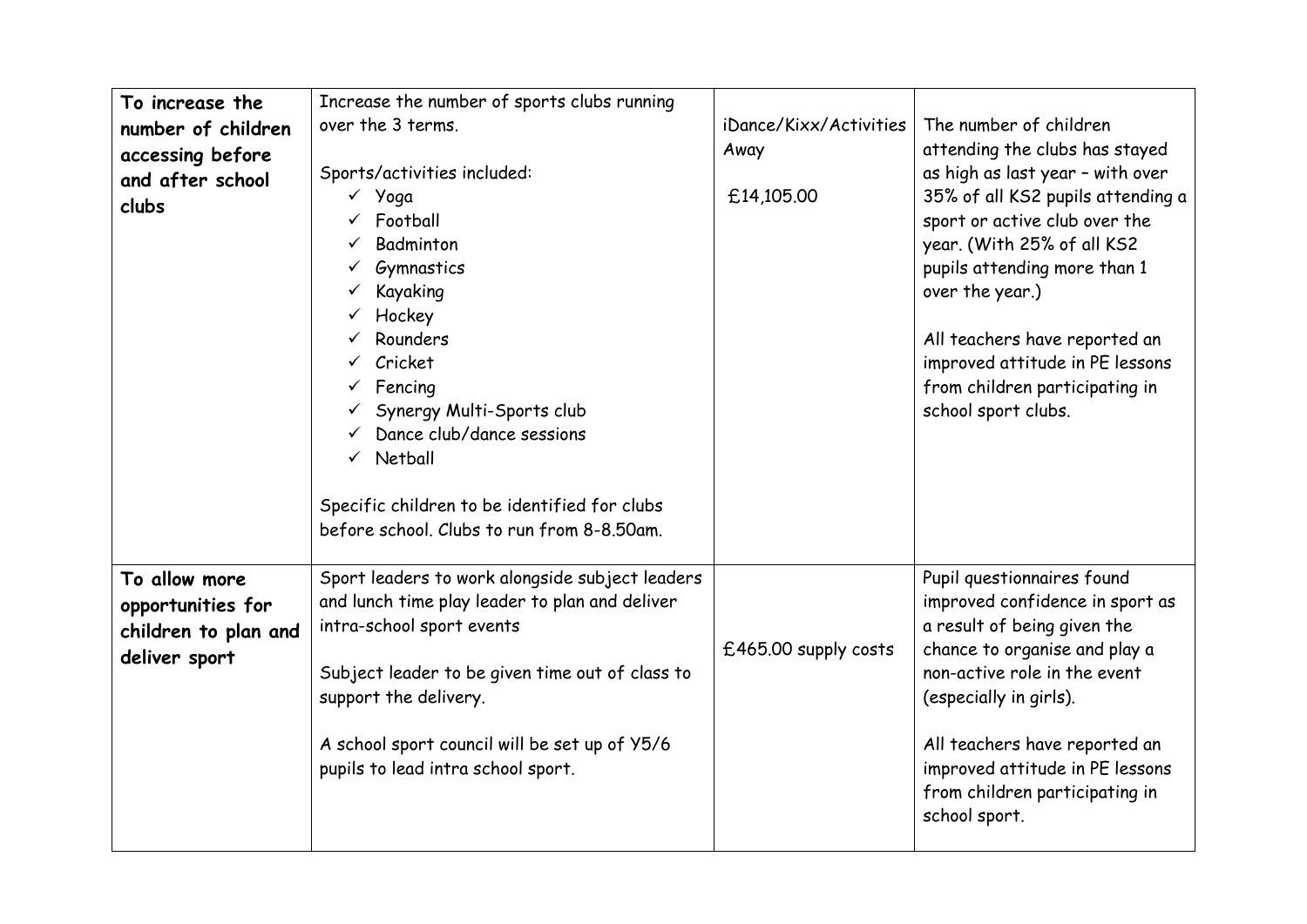| To improve the<br>quality of PE<br>lessons taught<br>throughout the<br>school     | Subject leader to observe PE lessons, however<br>more planned for next academic year.<br>Subject leaders to lead CPD training for all<br>staff during staff meetings.<br>New material to be accessible for all staff and<br>be kept in a central location.<br>Continue to work alongside external<br>professionals in order to improve teaching and<br>planning.                                                                                                                                                                                                                               | No cost                                                               | All lessons observed were rated<br>'good' or better.<br>All teachers could effectively<br>identify next steps in planning<br>and explain clearly their<br>assessments.                                                                                      |
|-----------------------------------------------------------------------------------|------------------------------------------------------------------------------------------------------------------------------------------------------------------------------------------------------------------------------------------------------------------------------------------------------------------------------------------------------------------------------------------------------------------------------------------------------------------------------------------------------------------------------------------------------------------------------------------------|-----------------------------------------------------------------------|-------------------------------------------------------------------------------------------------------------------------------------------------------------------------------------------------------------------------------------------------------------|
| To offer a diverse<br>and inclusive range<br>of sports and<br>physical activities | Focus Year 5 children to participate in a 6-week<br>horse riding programme aimed at improving self-<br>confidence.<br>Year 6 children to participate in a 6-week<br>kayaking and water safety programme aimed at<br>improving self-confidence and problem solving<br>skills.<br>Focus children to be given the opportunity to<br>participate in a 6-week multi-skills club on a<br>Friday aimed at improving confidence.<br>PP, SEN and vulnerable children to be selected<br>for morning starter clubs.<br>MSP, a dance professional and Kixx used for PE<br>in school for focus year groups. | Cost inclusive in MSP,<br>dance teacher and<br>Mini-Kicks total above | Pupil questionnaires found<br>improved confidence in sport and<br>other physical activities as a<br>result of having new challenges.<br>All teachers reported that<br>positive team work and<br>communication skills were<br>improved through these events. |